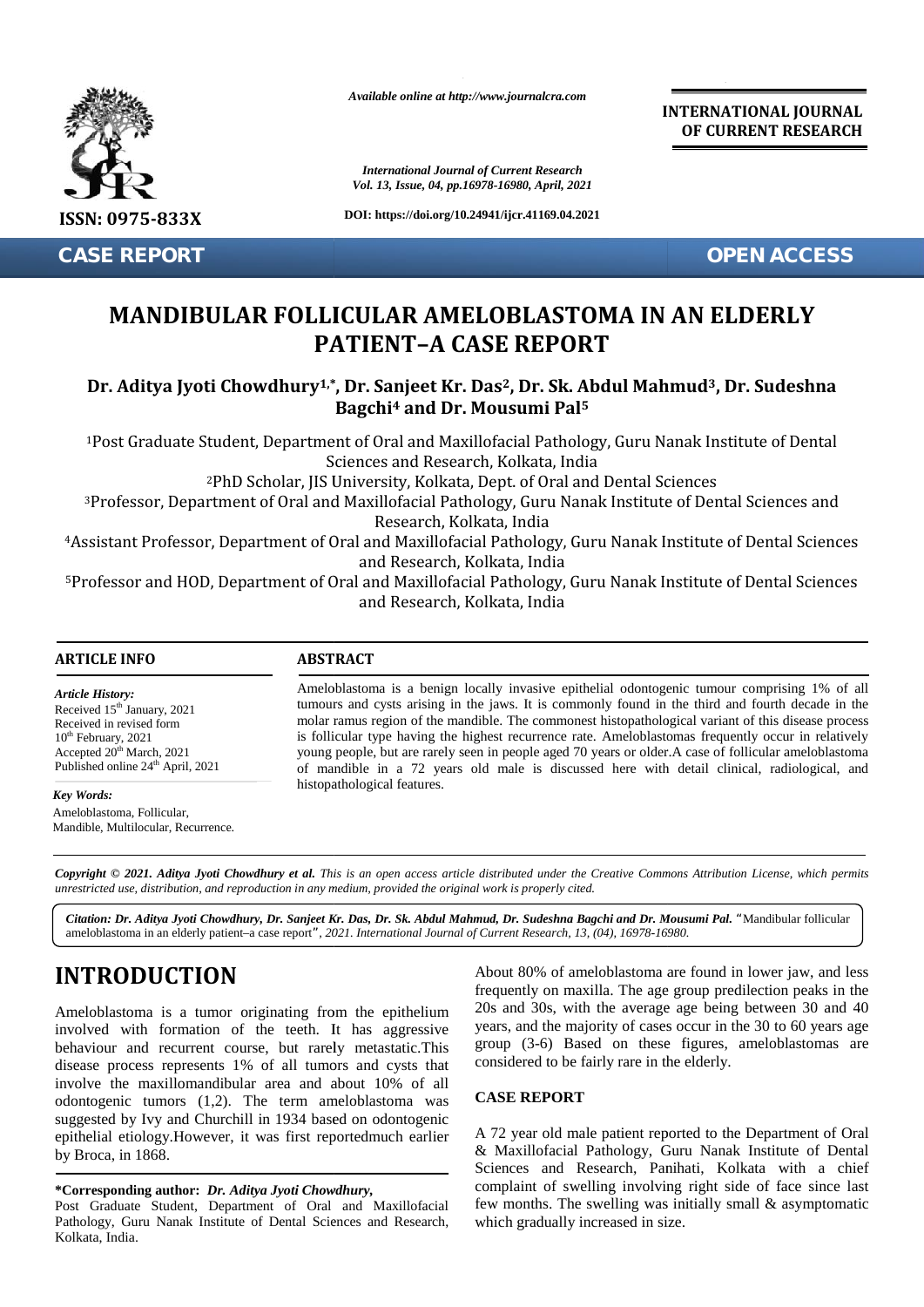

**Figure 1. A,B,C – Extra oral profile view , 1D – Intra oral view 1.–Extra oral –**



**2A – Orthopantomogram (OPG) of the patient, 2B – CBCT images**



**3A- H & E (10x) showing histopathology of incision biopsy, 3B)H& E (10x) showing follicular pattern with areas of cystic degeneration**

Clinical examination revealed the presence of extraoral Clinical swelling involving the body of the mandible on the right side measuring 8 cm X 5 cm. On palpation, the swelling was slightly tender, firm to hard in consistency with fixation of the overlying skin. Regional lymphadenopathy, local rise of temperature and fluctuation were also evident, however, parasthesia/anesthesia of the lower lip and reduced mouth opening was not elicited. Intraoral findings showed partially edentulous upper and lower jaws with a relatively diffuse, large, firm to hard, round to ovoid, fluctuant, non-compressible swelling measuring about 10cm x 8cm, extending from the lingual surface of the alveolar ridge to the buccal vestibule labiolingually while the mesiodistal extension was from the distal aspect of 44 uptothe mesial aspect of 48.Marked expansion of buccal and lingual cortical plates was recorded in labiolingually while the mesiodistal extension was from the distal aspect of 44 uptothe mesial aspect of 48.Marked expansion of buccal and lingual cortical plates was recorded in association with egg-shell crackling especi side. The overlying mucosa was discoloured with detectable white patches. The tongue movement was normal. Ortho pantomogram (OPG) revealed large, relatively well-defined, multilocular radiolucency characterized by typical soap-bubble appearance with scalloped borders, involving the entire body of the mandible, on the right side. Expansion and thinning of the inferior border leading to its discontinuation was also noted. Preoperative routine haematological and biochemical investigations were within normal limits. Based on the clinical and radiological findings, the patient was referred to the Department of Oral & Maxillofacial Surgery for further treatment & management with a provisional diagnosis of odontogenic cyst or neoplasm. swelling involving the body of the mandible on the right side<br>measuring 8 cm X 5 cm. On palpation, the swelling was<br>slightly tender, firm to hard in consistency with fixation of the<br>overlying skin. Regional lymphadenopathy side. The overlying mucosa was discoloured with detectable<br>white patches. The tongue movement was normal. Ortho<br>pantomogram (OPG) revealed large, relatively well-defined,<br>amultilocular radiolucency characterized by typical

Incisionalbiopsy was performed and the specimen was evaluated later on. Section stained with H/E revealed the presence of actively proliferating neoplastic odontogenic epithelial cell arranged in follicles bounded peripherally by tall columnar ameloblast like cells with centrally placed cells simulating stellate reticulum, in a fibroblascular connective tissue stroma showing variable inflammatory response. Few islands revealed hypercellularity and increased mitotic activity at places and extensive epithelioid differentiation leading to loss of stellate reticulum phenotype. Areas of necrosis could also be noted.Overall light microscopic features are suggestive of "Follicular Ameloblastoma". To rule out the malignant transformation Immuno histochemistry was performed which revealed positivity for CK-18, and focal faint expression of revealed positivity for CK-18, and focal faint expression of proliferation marker (KI 67). Hence, the confirmatory diagnosis was that of "Follicular Ameloblastoma." – benign type. With the confirmatory diagnosis, the patient was referred to the Department of Oral & Maxillofacial Surgery for further treatment & management.

# **DISCUSSION**

Literature shows that although ameloblastoma is usually a benign odontogenic tumor, representing only 1% of all tumors and cysts of maxilla and mandiblebut it is highly recurrent and rarely metastatic.(7)The majority of patients with this disease process are asymptomatic,however, tumoral expansion may lead to development of symptoms. In our case the patient was also asymptomatic initially but swelling developed later on. In explanation of etiology of Ameloblastoma, Csiba., et al. proposed (10) various etiological factors like exodontias, caries, trauma, infections, inflammations or dental eruption; diseases caused by nutritional deficiencies and viral pathogenesisare also to be considered. In the case reported here, the patient also showed chronic gingivitis, which was in accordance to the proposition made by Csiba et al (8-10). According to Mendenhall et al, patients may present with a slow-growing mass, malocclusion, loose teeth, or more rarely paresthesia and pain; however, many asymptomatic lesions are detected incidentally on radiographic studies. (5) Slow growing mass with malocclusion was the chief complain of our patient. Radiographically, ameloblastoma of the mandible can mimic other tumors of the mandible, such as, the odontogenic keratocyst, aneurysmal bone cyst, central giant cell tumor. (11) So, its final diagnosis can only be confirmed through a histopathological examination. Based on the clinical and radiological findings, a provisional diagnosis of odontogenic cyst or neoplasm was made in our case. Gardner DG stated that diverse histological patterns have been described in the literature and which include follicular, plexiform, acanthomatous, papilliferous-keratotic, desmoplastic, granular, vascular and those with dentinoid induction. (11) It is generally accepted that there is no relationship between the individual patterns and the behaviour of the tumor or its prognosis. (12) The tumor found in our patient was that of an ameloblastoma of follicular type. The term "follicular" refers to the appearance oftumor islands consisting of neoplastic, epithelial cells resembling ameloblasts surrounding the stellate reticulum-like cells, and arranged in follicles with variable stromal inflammatory response. Several types of odontogenic lesions, particularly odontogenic keratocyst and solid ameloblastoma, although defined as benign, demonstrate locally aggressive behavior and a The counter of  $\alpha$  management of arrangement of arrangement of arrangement of arrangement of arrangement of arrangement of arrangement of arrangement of arrangement of arrangement of arrangement of arrangement of arrange type. With the confirmatory diagnosis, the patient was referred<br>to the Department of Oral & Maxillofacial Surgery for further<br>treatment & management.<br><br>**DISCUSSION**<br>Literature shows that although ameloblastoma is usually a<br> pathogenesisare also to be considered. In the case reported<br>here, the patient also showed chronic gingivitis, which was in<br>accordance to the proposition made by Csiba et al (8-10).<br>According to Mendenhall et al, patients m paresthesia and pain; however, many asymptomatic lesions are detected incidentally on radiographic studies. (5) Slow growing mass with malocclusion was the chief complain of our patient. Radiographically, ameloblastoma of o relationship between the<br>ur of the tumor or its prog<br>patient was that of an ame and the state of the state of the control properties of the state of the state of the state of the state of the state of the state of the state of the state of the state of the state of the state of the state of the state